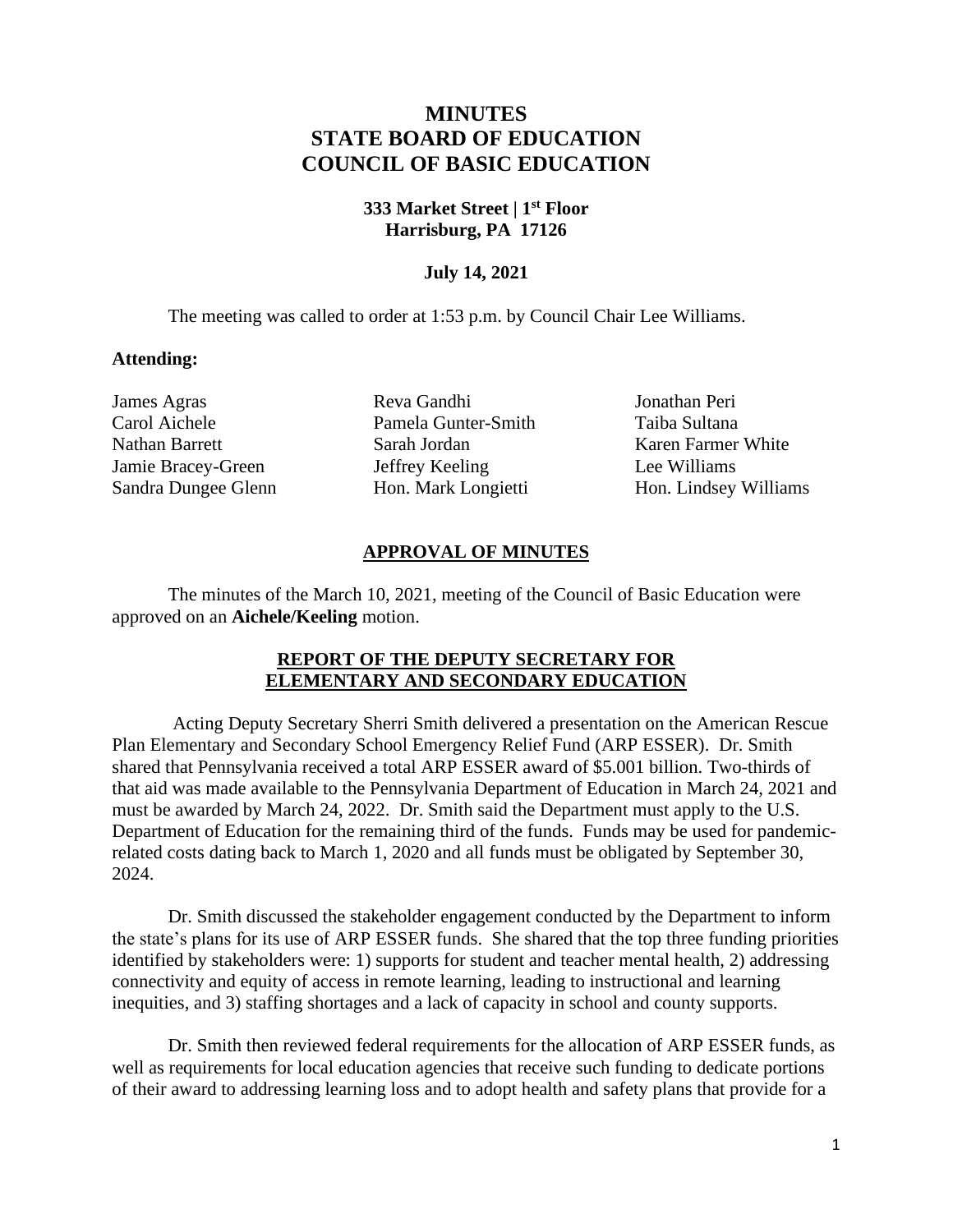safe return to in-person instruction and continuity of services. Dr. Smith also noted that the allowable 2.5% of the ARP ESSER award for state-directed activities will support entities not eligible for Title I-A Funding and those serving the highest-need populations, including Career and Technical Centers, Intermediate Units, services for youth in local correctional institutions, and more. Dr. Smith further shared that the state administrative set-aside of ARP ESSER will cover the increased state-level costs related to managing ARP awards and reporting through 2025.

Dr. Smith stated that ARP ESSER includes three state-level reservations for activities and interventions as follows: 1) 1% for evidence-based summer enrichment programs, 2) 1% for evidence-based comprehensive afterschool programs, and 3) 5% for evidence-based interventions aimed specifically at addressing learning loss. Pennsylvania's total state-level reservations for addressing these requirements is approximately \$350 million, and Dr. Smith discussed how the state budget allocated these reserves. Dr. Smith noted that activities and interventions supported by state-level ARP ESSER reservations must respond to students academic, social, and emotional needs and must addressed the disproportionate impact of COVID-19 on certain underserved student groups. She further elaborated on how these funds would be focused to support each of the three required areas, along with providing support for educators in the science of literacy.

#### **PUBLIC COMMENT**

Lisa Wolf, a bus driver for a Pennsylvania school district, stated that the emergency declaration for COVID-19 has been cancelled. Ms. Wolf said she wanted to raise concerns regarding the Biden administration declaring school buses to be public transportation. Ms. Wolf drew distinctions between school buses and other modes of public transportation because they are separately licensed through the state, drivers have separate written and behind the wheel testing, school bus drivers have a roster of riders and only transport school age students to specific schools, school buses assign seats, and school buses have designated stops. Ms. Wolf said school buses do not have air conditioning (AC) and that following CDC guidance to wear masks on public transportation would be extremely difficult for school bus drivers who are in buses with no AC for hours. Ms. Wolf further state that, because the emergency declaration is cancelled, she is fully liable. Under the state's child abuse code, Ms. Wolf said if she covers the mouth and nose of a child and obstructs their breathing, she is committing child abuse. She stated that, as a mandated reporter, she cannot logically do this without serious consequences that could fall on her if a parent decides to sue her because a child passes out or has a stroke because they can't breathe due to the 100 degree temperatures at the beginning of the school year. Ms. Wolf said everyone wore masks last year because of the mask mandates that was at place – even during recess. She said that recess during that time was silent and without joy, and that all of this needs to be taken into consideration as we address the mental health of our youth relevant to the CDC's recommendation that elementary age students should be masked.

#### **ACTION ITEMS**

There were no action items.